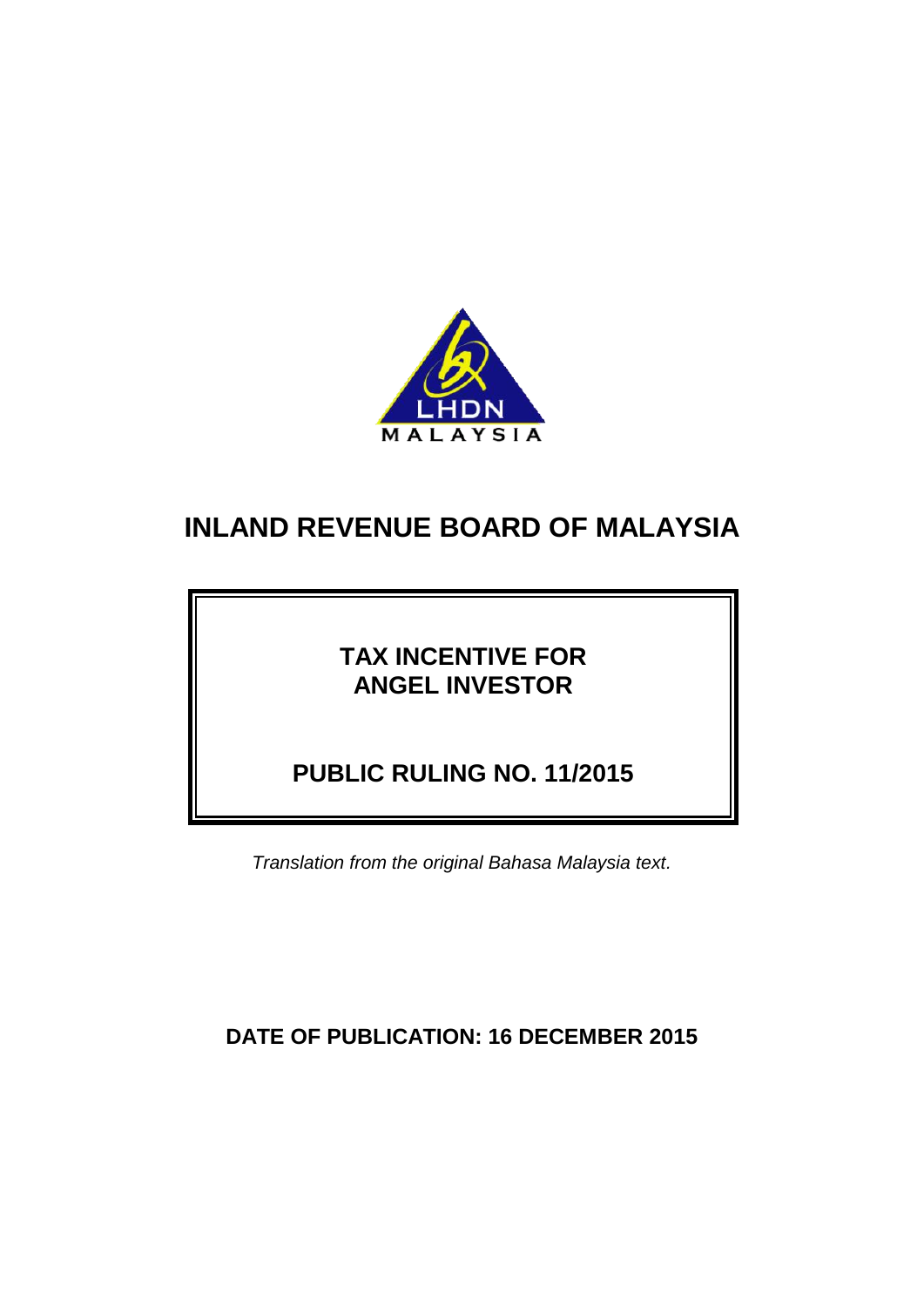

#### **TAX INCENTIVE FOR ANGEL INVESTOR**

**INLAND REVENUE BOARD OF MALAYSIA**

 **Public Ruling No. 11/2015 Date Of Publication: 16 December 2015**

Published by Inland Revenue Board of Malaysia

First edition

© 2015 by Inland Revenue Board of Malaysia

All rights reserved on this Public Ruling are owned by Inland Revenue Board of Malaysia. One print or electronic copy may be made for personal use. Professional firms and associations are permitted to use the Public Ruling for training purposes only. Systemic or multiple reproduction, distribution to multiple location via electronic or other means, duplication of any material in this Public Ruling for a fee or commercial purposes, or modification of the content of the Public Ruling are prohibited.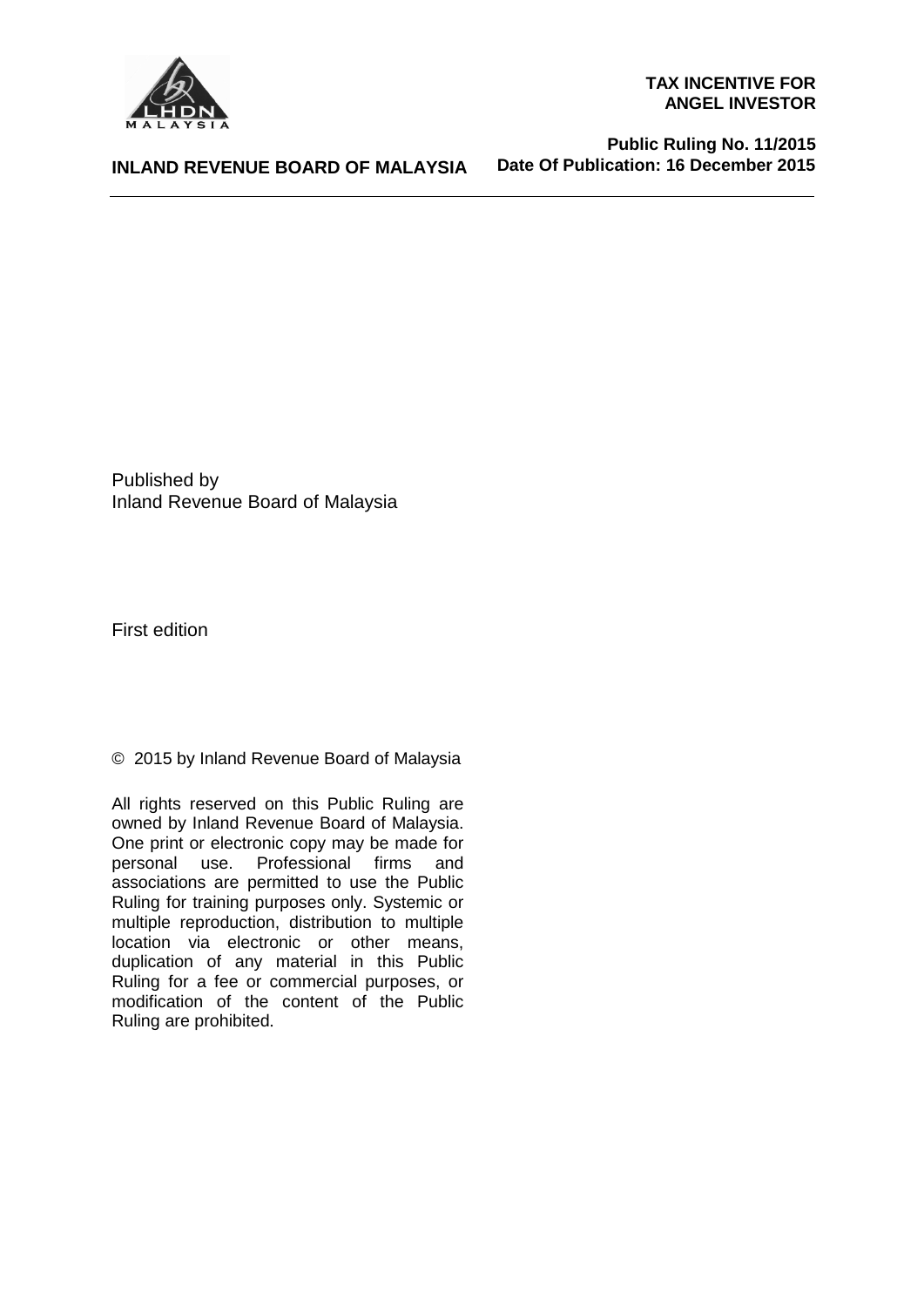

#### **TAX INCENTIVE FOR ANGEL INVESTOR**

**INLAND REVENUE BOARD OF MALAYSIA**

 **Public Ruling No. 11/2015 Date Of Publication: 16 December 2015**

# **CONTENTS Page**

| ×<br>v<br>×<br>× |
|------------------|
|------------------|

| 1.  | Objective                                                         |   |
|-----|-------------------------------------------------------------------|---|
| 2.  | <b>Relevant Provisions of the Law</b>                             |   |
| 3.  | Interpretation                                                    |   |
| 4.  | Introduction                                                      | 1 |
| 5.  | Criteria for Angel Investor                                       | 2 |
| 6.  | Criteria for Investee Company                                     | 3 |
| 7.  | <b>Tax Incentive</b>                                              | 3 |
| 8.  | Filing of Income Tax Return Form                                  | 8 |
| 9.  | Non-Application                                                   | 9 |
| 10. | Distinction Between a Venture Capitalist and<br>an Angel Investor | 9 |

# **DIRECTOR GENERAL'S PUBLIC RULING**

Section 138A of the Income Tax Act 1967 [ITA] provides that the Director General is empowered to make a Public Ruling in relation to the application of any provisions of the ITA.

A Public Ruling is published as a guide for the public and officers of the Inland Revenue Board of Malaysia. It sets out the interpretation of the Director General in respect of the particular tax law and the policy as well as the procedure applicable to it.

The Director General may withdraw this Public Ruling either wholly or in part, by notice of withdrawal or by publication of a new Public Ruling.

**Director General of Inland Revenue, Inland Revenue Board of Malaysia.**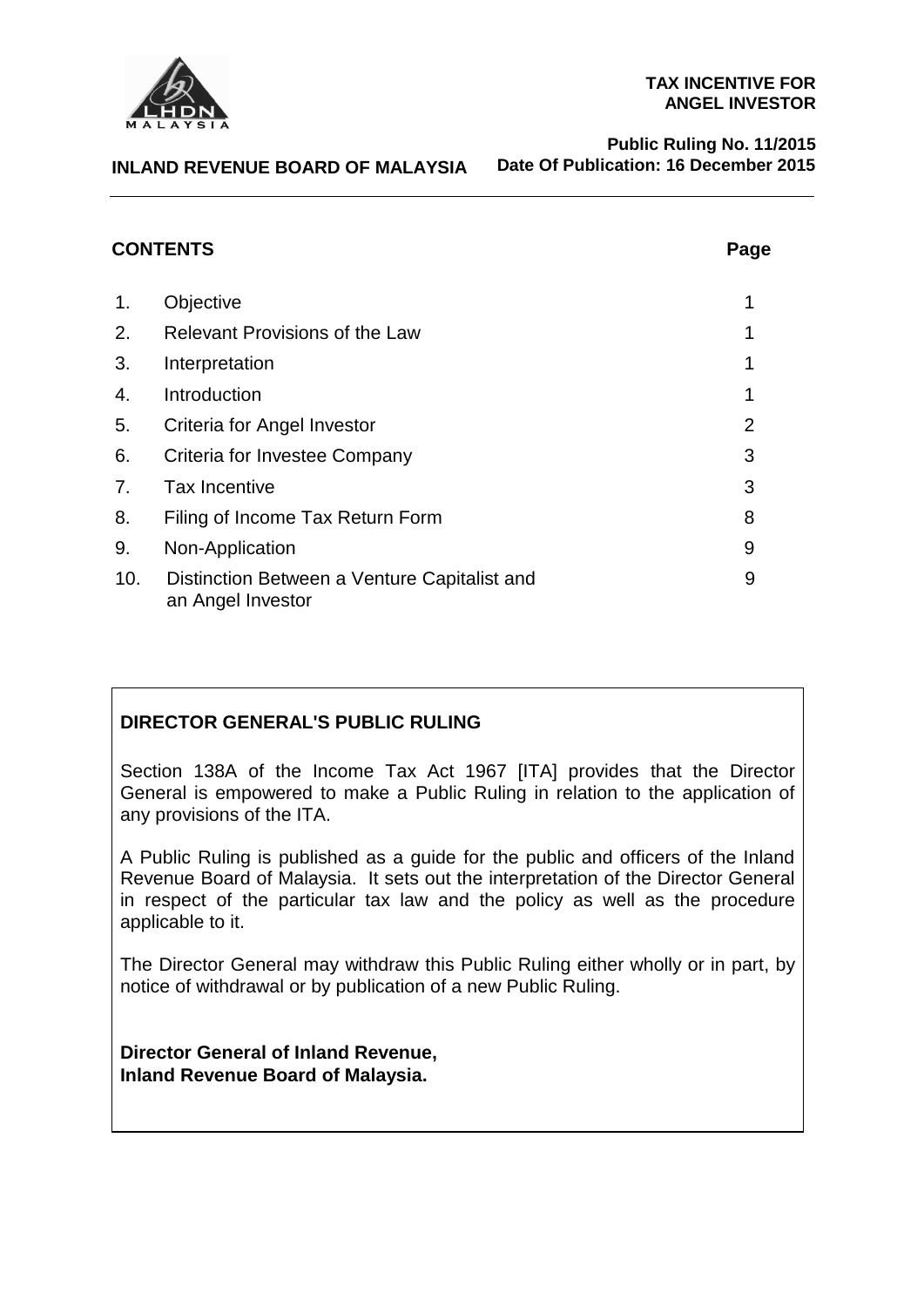

## 1. **Objective**

The objective of this Public Ruling (PR) is to explain the tax incentive offered to an angel investor who has invested in an investee company.

## 2. **Relevant Provisions of the Law**

- 2.1 This PR takes into account laws which are in force as at the date this PR is published.
- 2.2 The provisions of the Income Tax Act 1967 (ITA) related to this PR are sections 2, 7, 8, 20 and 21.
- 2.3 Relevant subsidiary laws referred to in this PR are Income Tax (Exemption) (No.3) Order 2014 [P.U.(A)167/2014] and Income Tax (Exemption) (Amendment) Order 2015 [P.U.(A) 42/2015].

## 3. **Interpretation**

The words used in this PR have the following meaning:

- 3.1 "Individual" means a natural person;
- 3.2 "Investment" means holding of shares, which is paid in cash, in respect of ordinary shares in an investee company;
- 3.3 "Angel investor" is as specified under paragraph 5;
- 3.4 "Resident" means resident in Malaysia for the basis year for a year of assessment by virtue of sections 7 and 8 of the ITA;
- 3.5 "Investee company" is as specified under paragraph 6;
- 3.6 "Basis year" has the meaning assigned by section 20 of the ITA;
- 3.7 "Year of assessment" means calendar year; and
- 3.8 "Basis period" has the meaning assigned by section 21 of the ITA.

## 4. **Introduction**

The Government had granted a tax incentive for investment made by an angel investor in a qualified investee company in the early stage of a technology based start-up effective from 1.1.2013. Both the angel investor and the investee company would have to comply with the relevant rules relating to the tax incentive. In order to qualify for the tax incentive, all prospective angel investors are required to submit an application to the Malaysian Business Angel Network (MBAN) to ensure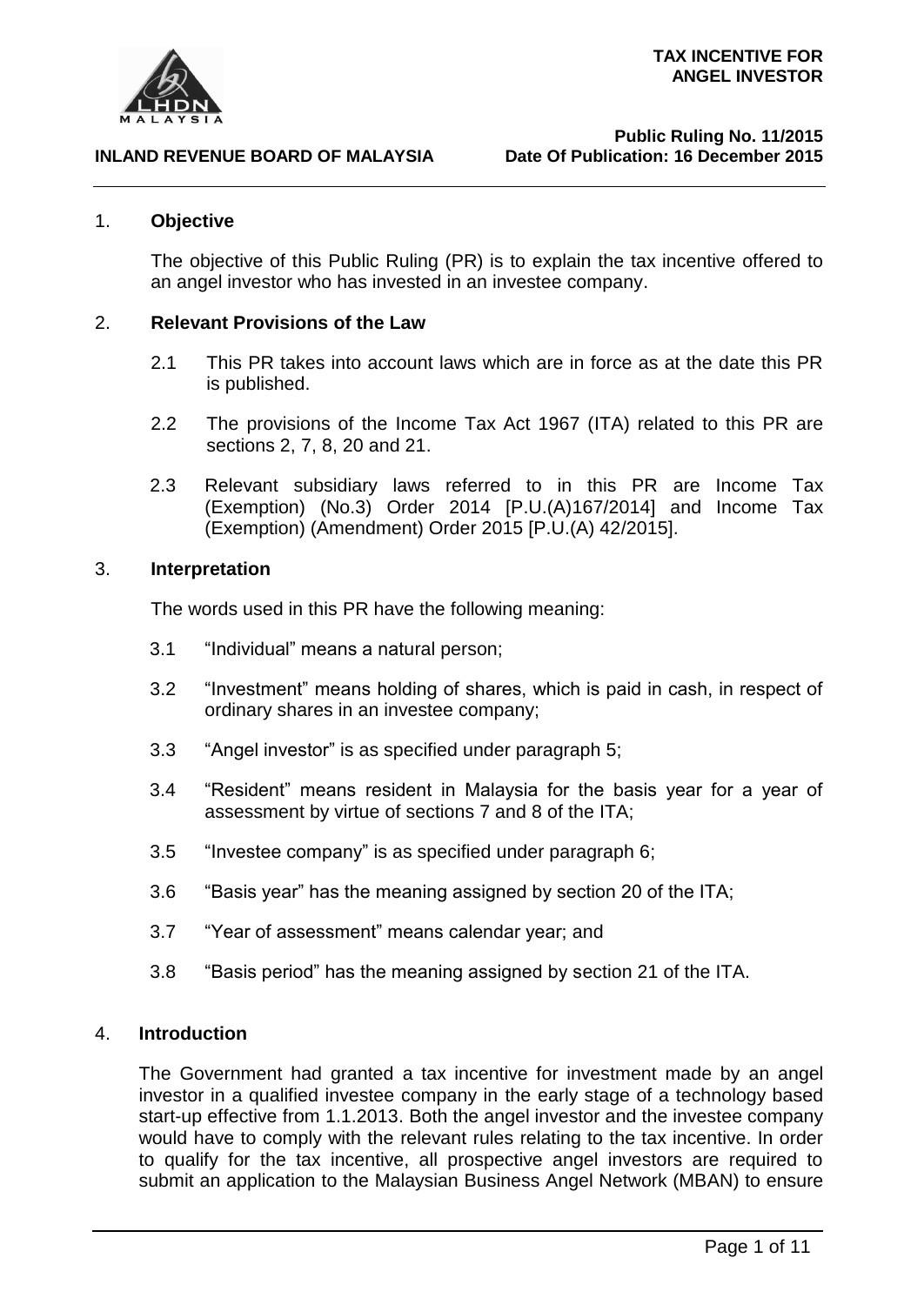

that the eligibility criteria are met and to accredit them as angel investors. For more information, please refer to the MBAN's website at [www.mban.com.my.](http://www.mban.com.my/)

Similarly, an investee company has to be certified by the Angel Tax Incentive Office (ATIO) (a unit under Cradle Fund Sdn Bhd which is an agency under the Ministry of Finance) as eligible to be invested in before an accredited angel investor can invest in the investee company. For more information, please refer to Cradle Fund Sdn Bhd's website at [www.cradle.com.my.](http://www.cradle.com.my/)

#### 5. **Criteria for Angel Investor**

Generally, an angel investor is a high net-worth individual who provides funding needed to start a business in exchange for a share ownership in an investee company. To qualify for the tax exemption, an angel investor would have to fulfill the following criteria:

- (i) must be resident in Malaysia;
- (ii) sources of income is not derived solely from business;
- (iii) investment is solely to finance activities of investee company and the amount shall not be more than 30% of the total paid-up share capital of the investee company;
- (iv) an application to make an investment in an investee company is made on or after 1.1.2013 but not later than 31.12.2017 for the approval of the Minister of Finance; and
- (v) must not have family relationship with investee company i.e. none of the paid-up capital of the investee company is owned by a parent, including a parent-in-law, a child including a step child, or child adopted in accordance with any law, a brother or sister, or grandparent or grandchild, or a spouse of the investor.

## **Example 1**

Ali, an accredited angel investor is a parent to one of the shareholders in Tech Maju Sdn Bhd, a qualified investee company certified by the ATIO. Ali makes an investment in Tech Maju Sdn Bhd.

For the purpose of the angel tax incentive, the investment made by Ali in Tech Maju Sdn Bhd is not eligible for the incentive as it is an investment in an investee company of which one of the shareholders is Ali's child.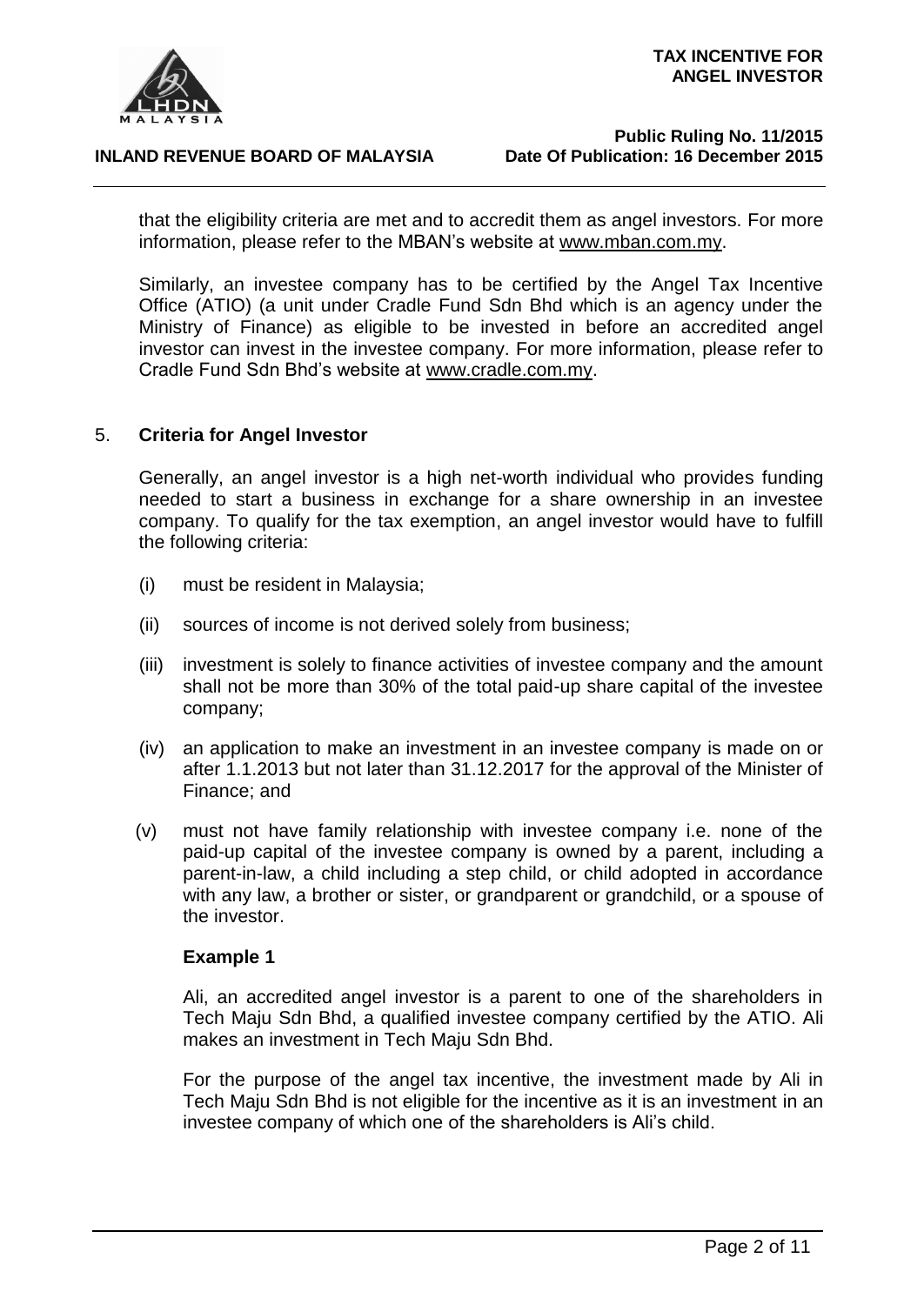

## 6. **Criteria for Investee Company**

An investee company is a start-up company certified by the ATIO as eligible to be invested in by a qualified angel investor for the purposes of the angel tax incentive. Generally, a start-up company is a company in its earliest stage of development concentrating on product development, securing financing, laying down the basic structure of the business and initiating operations or trading.

A company has to fulfill the following criteria in order to qualify as an investee company:

- (a) it must be incorporated under the Companies Act 1965 and resident in Malaysia;
- (b) at least 51% of the company's issued share capital is directly owned by a shareholder (other than the prospective angel investor who intends to invest in the investee company) who is a Malaysian citizen; and
- (c) must carry on activities as approved by the Minister of Finance.

Currently among the approved activities in relation to high growth or high technology industries are–

- (i) advanced electronics and information technology;
- (ii) telecommunications;
- (iii) equipment/instrumentation, automation and flexible manufacturing systems;
- (iv) healthcare;
- (v) electro-optics, non-linear optics and optoelectronics;
- (vi) advanced materials;
- (vii) transportation;
- (viii) value-added services; and
- (ix) emerging technologies.

Futher details and Form ATI-1 in respect of an Application for Investee Company Certification can be obtained from Cradle Fund Sdn Bhd's website.

## 7. **Tax Incentive**

7.1 The incentive granted to an angel investor is a tax exemption in respect of his aggregate income for the basis period for a year of assessment, in the second year of assessment following the year of assessment (YA) in which an investment is made. The amount of aggregate income exempted is an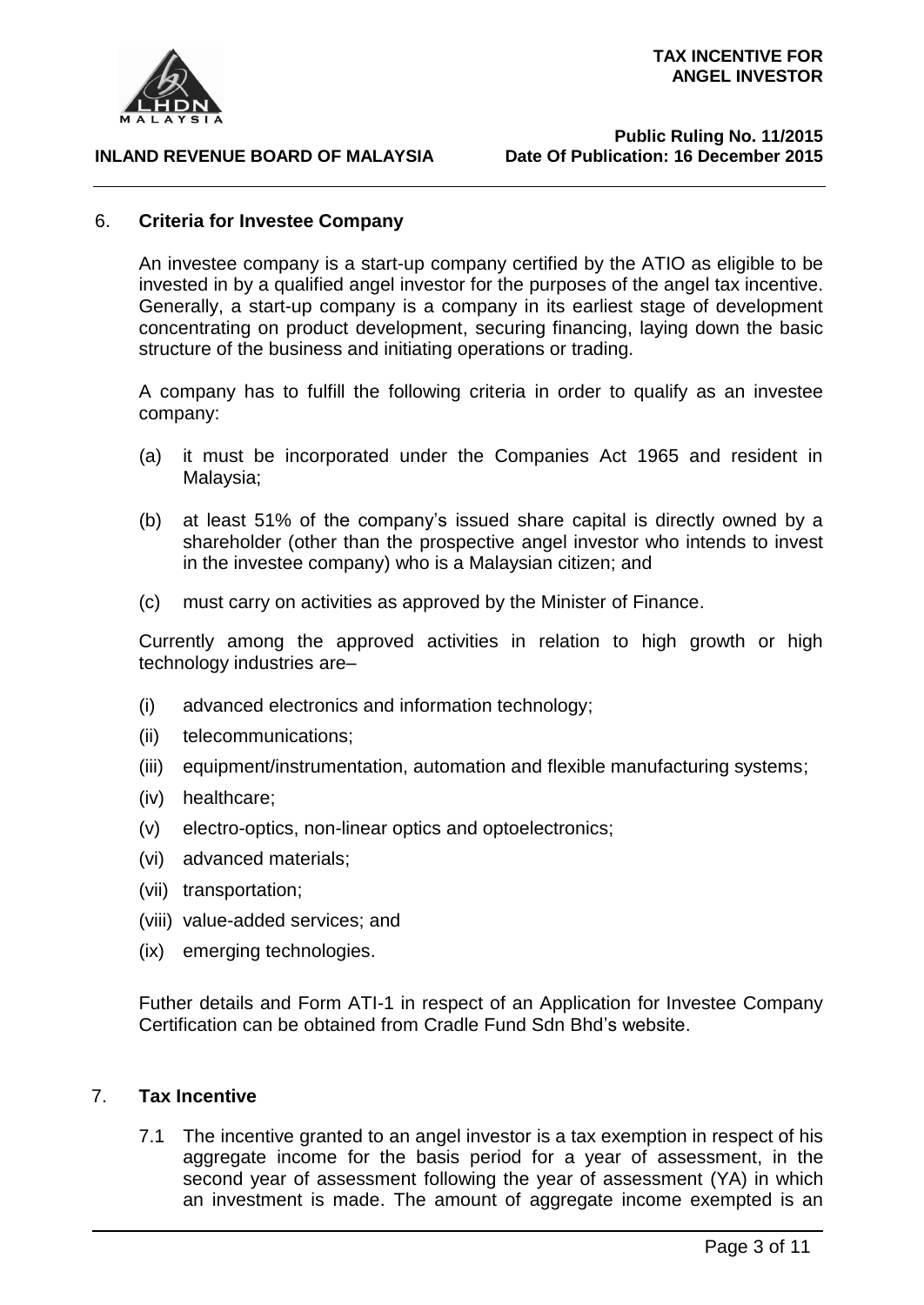

amount equal to the amount of investment made by the angel investor in the investee company. The amount of tax exemption allowed per annum is the amount of investment made or RM500,000, whichever is the lower.

- 7.2 Where the amount of investment exceeds the aggregate income of an angel investor for the basis period for a YA, the excess amount of invesment is disregarded. In other words, the excess amount of investment will not be refunded or be available as a credit to set off his tax liability for subsequent years of assessment.
- 7.3 The exemption is granted subject to the following conditions:
	- (a) the investment must not be disposed of (fully or in part) within two (2) years from the date the investment is made; and
	- (b) the conditions specified by the Minister of Finance in the approval letter for the investment have been complied with.
- 7.4 The tax exemption may be withdrawn by the Minister of Finance if the angel investor fails to comply with conditions specified by the Minister in the approval letter for the investment.
- 7.5 The following are illustrations to show the shareholding period and eligibility for a tax exemption:

## **Example 2**

Iqbal has been accredited as an angel investor by the MBAN. He had invested RM500,000 from his own private funds in a new start-up, ABC Ventures Sdn Bhd on 1.1.2013. ABC Ventures Sdn Bhd has been certified as an investee company by the ATIO and the investment application was forwarded to the Minister of Finance for approval. The investee company closes its accounts on 31 December each year.

Iqbal's shareholding period and eligibility for a tax exemption is summarised as follows:

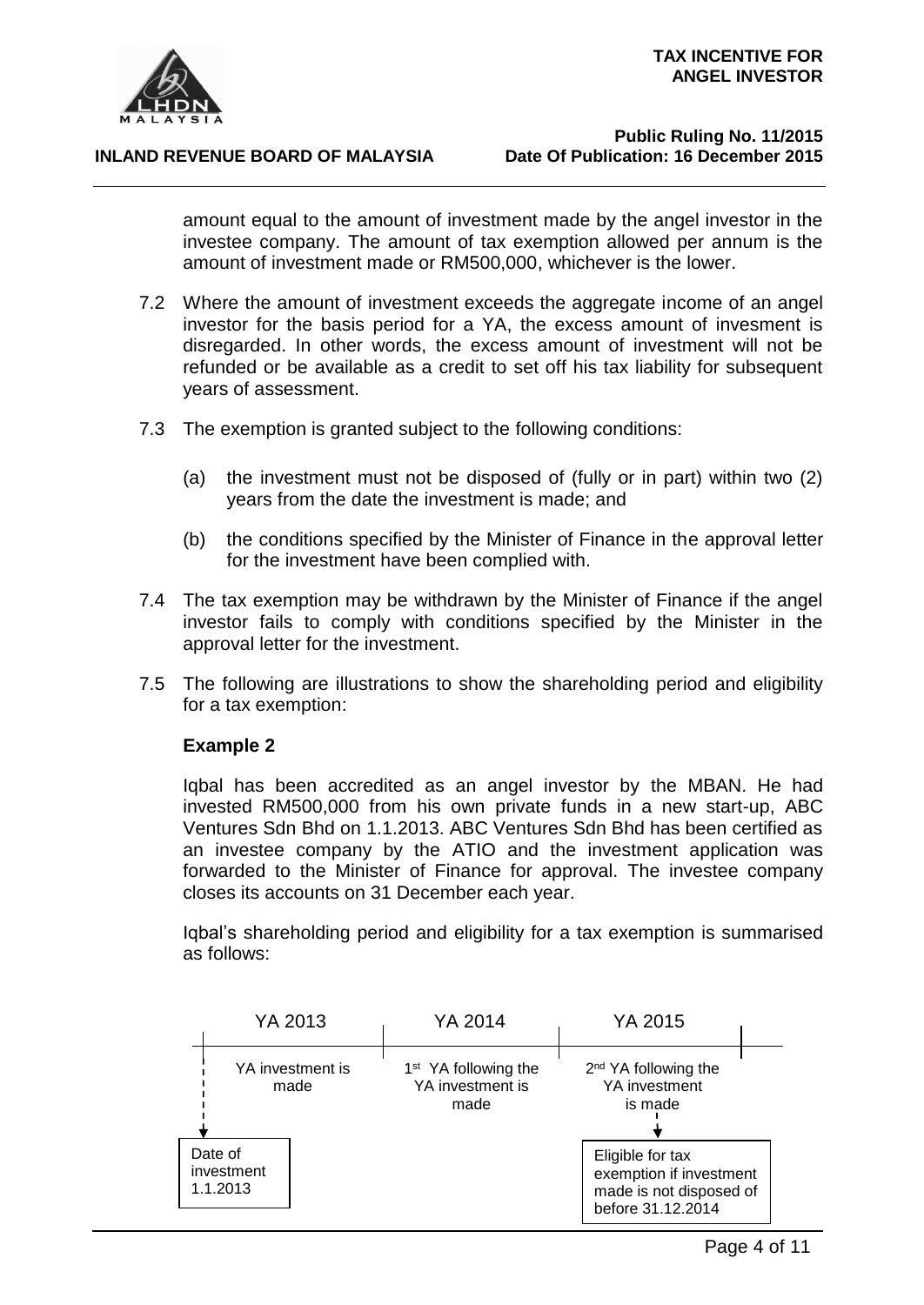

## **Public Ruling No. 11/2015 Date Of Publication: 16 December 2015**

If Iqbal does not dispose of his investment within 2 years from the date the investment was made i.e. before 31.12.2014, he would be eligible for a tax exemption in respect of his aggregate income in YA 2015, being the second year of assessment following YA 2013 in which the investment was made.

## **Example 3**

The facts are the same as in Example 2 and Iqbal's income for YA 2015 is as follows:

| Statutory income from business<br>Statutory income from employment<br>Aggregate income | <b>RM</b><br>150,000<br>300,000<br>450,000 |               |
|----------------------------------------------------------------------------------------|--------------------------------------------|---------------|
| <b>Computation of Total Income</b>                                                     |                                            |               |
| Aggregate income<br>Less:                                                              |                                            | RM<br>450,000 |
| Approved investment<br>under angel tax incentive                                       | 500,000                                    |               |
| <b>Restricted to</b>                                                                   | 450.000                                    |               |

Disregarded 50,000 450,000 Total income Nil

For YA 2015, Iqbal is not taxable as the amount of investment (RM500,000) made in the investee company in YA 2013 exceeds his aggregate income (RM450,000). The excess amount of investment (RM50,000) made in YA 2013 is to be disregarded and cannot be carried forward to YA 2016 and subsequent years of assessment for the purpose of tax exemption.

## **Example 4**

Chua has been accredited as an angel investor by the MBAN. His sources of income are as follows:

- (a) employment;
- (b) two (2) sole proprietor businesses; and
- (c) two (2) partnerships.

Chua had invested RM200,000 from his own private funds in a new start-up, XYZ Ventures Sdn Bhd on 20.12.2013. XYZ Ventures Sdn Bhd has been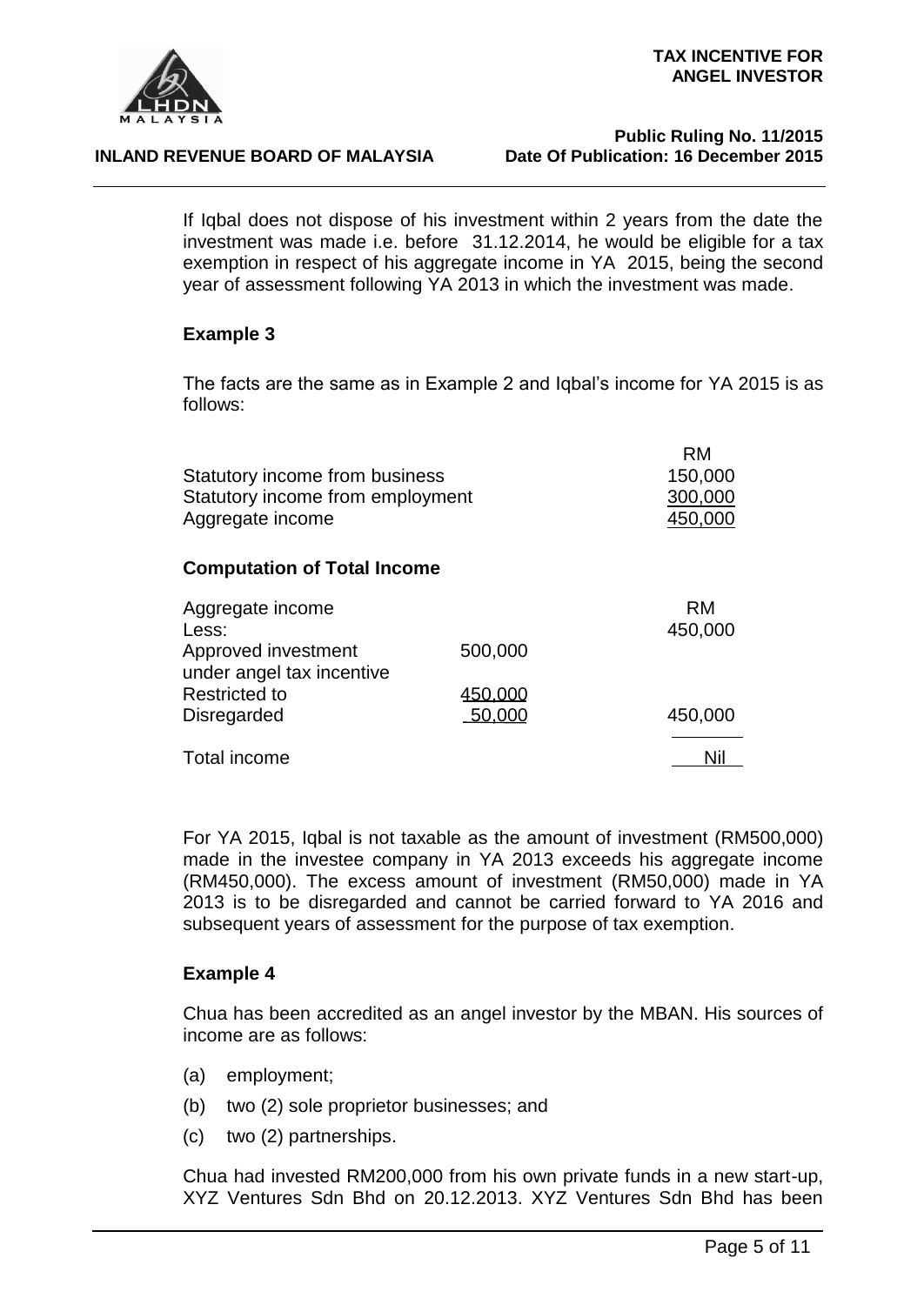

## **Public Ruling No. 11/2015 Date Of Publication: 16 December 2015**

certified as an investee company by the ATIO and the investment application was forwarded to the Minister of Finance for approval. The investee company closes its accounts on 31 December each year. The business loss b/f is RM70,000 and Chua's aggregate income for YA 2015 is as follows:

| <b>Source of Income</b>                                                                       |                                  | <b>RM</b>                    | <b>RM</b>               |
|-----------------------------------------------------------------------------------------------|----------------------------------|------------------------------|-------------------------|
| Statutory income from Business 1 (Loss - RM50,000)<br><b>Statutory income from Business 2</b> |                                  |                              | Nil<br>45,000           |
| Statutory income from Partnership 1 (Loss -<br>RM40,000)                                      |                                  | Nil                          | 45,000                  |
| Statutory income from Partnership 2                                                           |                                  | 55,000                       | 55,000<br>100,000       |
| Less:<br>Business loss b/f                                                                    |                                  |                              | <u>70,000</u><br>30,000 |
| <b>Statutory income from Employment</b><br>Aggregate income                                   |                                  |                              | 35,000<br>65,000        |
| Less:<br>Approved investment under angel tax incentive<br><b>Restricted</b><br>Disregarded    |                                  | 200,000<br>65,000<br>135,000 | 65,000                  |
| <b>Total income</b>                                                                           |                                  |                              | <u>Nil</u>              |
| Current year business loss<br>Current year partnership loss<br>Unabsorbed business loss c/f   | RM50,000<br>RM40,000<br>RM90,000 |                              |                         |

Chua's shareholding period and eligibility for a tax exemption is summarised as follows:

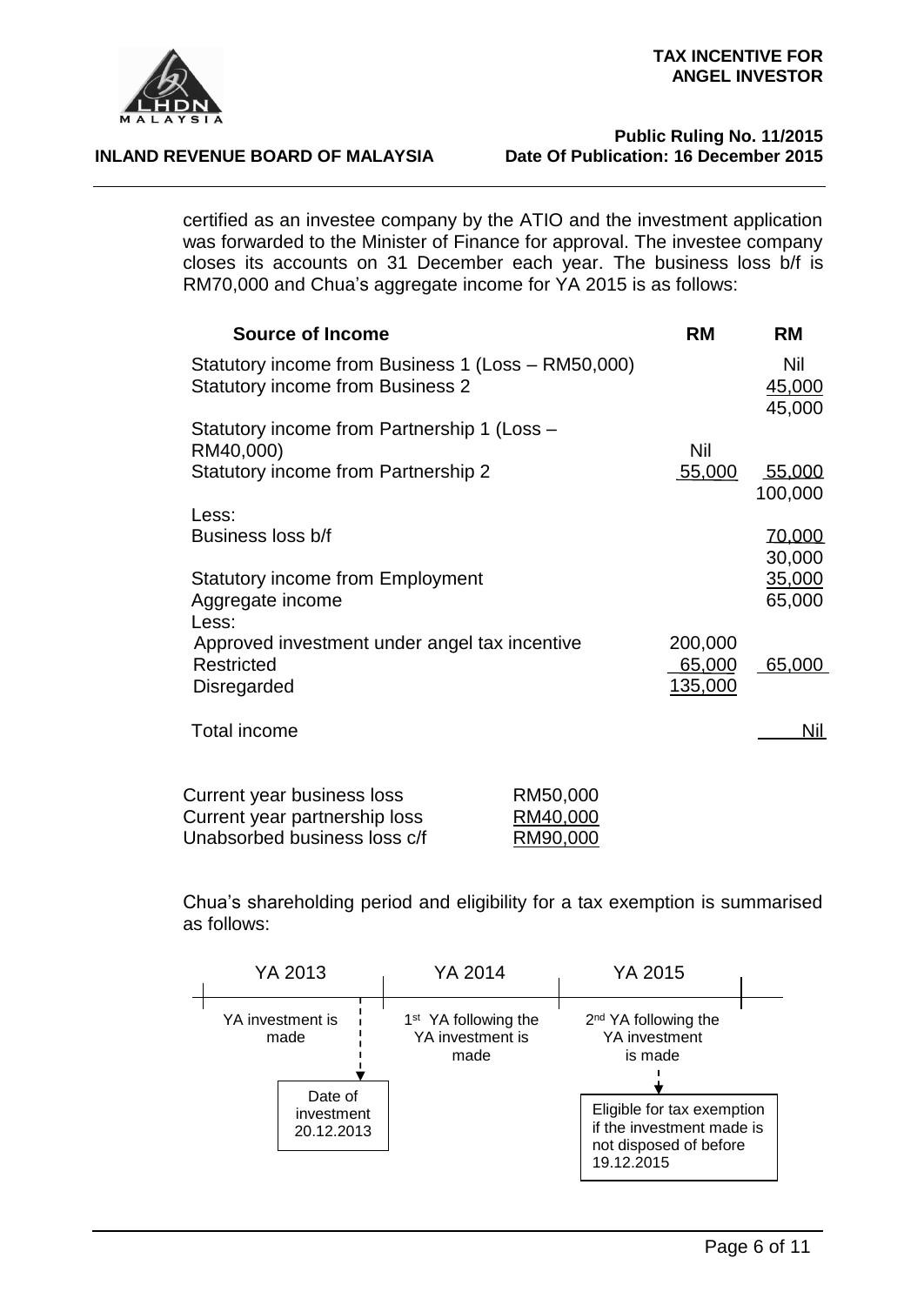

## **Public Ruling No. 11/2015 Date Of Publication: 16 December 2015**

For YA 2015, Chua is not taxable as the amount of investment (RM200,000) made in the investee company in YA 2013 exceeds his aggregate income (RM65,000). The excess amount of investment (RM135,000) made in YA 2013 is to be disregarded and cannot be carried forward to YA 2016 and subsequent years of assessment.

## **Example 5**

Same facts as in Example 4. Chua made further investments of RM200,000 and RM100,000 on 20.12.2014 and 1.6.2015 respectively. His aggregate income for YA 2016 and 2017 are as follows:

## **Year of Assessment 2016**

| <b>Source of Income</b>                       | <b>RM</b> | <b>RM</b> |
|-----------------------------------------------|-----------|-----------|
| <b>Statutory income from Business 1</b>       |           | 100,000   |
| <b>Statutory income from Business 2</b>       |           | 90.000    |
|                                               |           | 190,000   |
| <b>Statutory income from Partnership 1</b>    | 80,000    |           |
| <b>Statutory income from Partnership 2</b>    | 120,000   | 200,000   |
|                                               |           | 390,000   |
| Less:                                         |           |           |
| Business loss b/f                             |           | 90,000    |
|                                               |           | 300,000   |
| Statutory income from employment              |           | 80,000    |
| Aggregate income                              |           | 380,000   |
| Less:                                         |           |           |
| Approved investment under angel tax incentive |           | 200,000   |
| Total income                                  |           | 180,000   |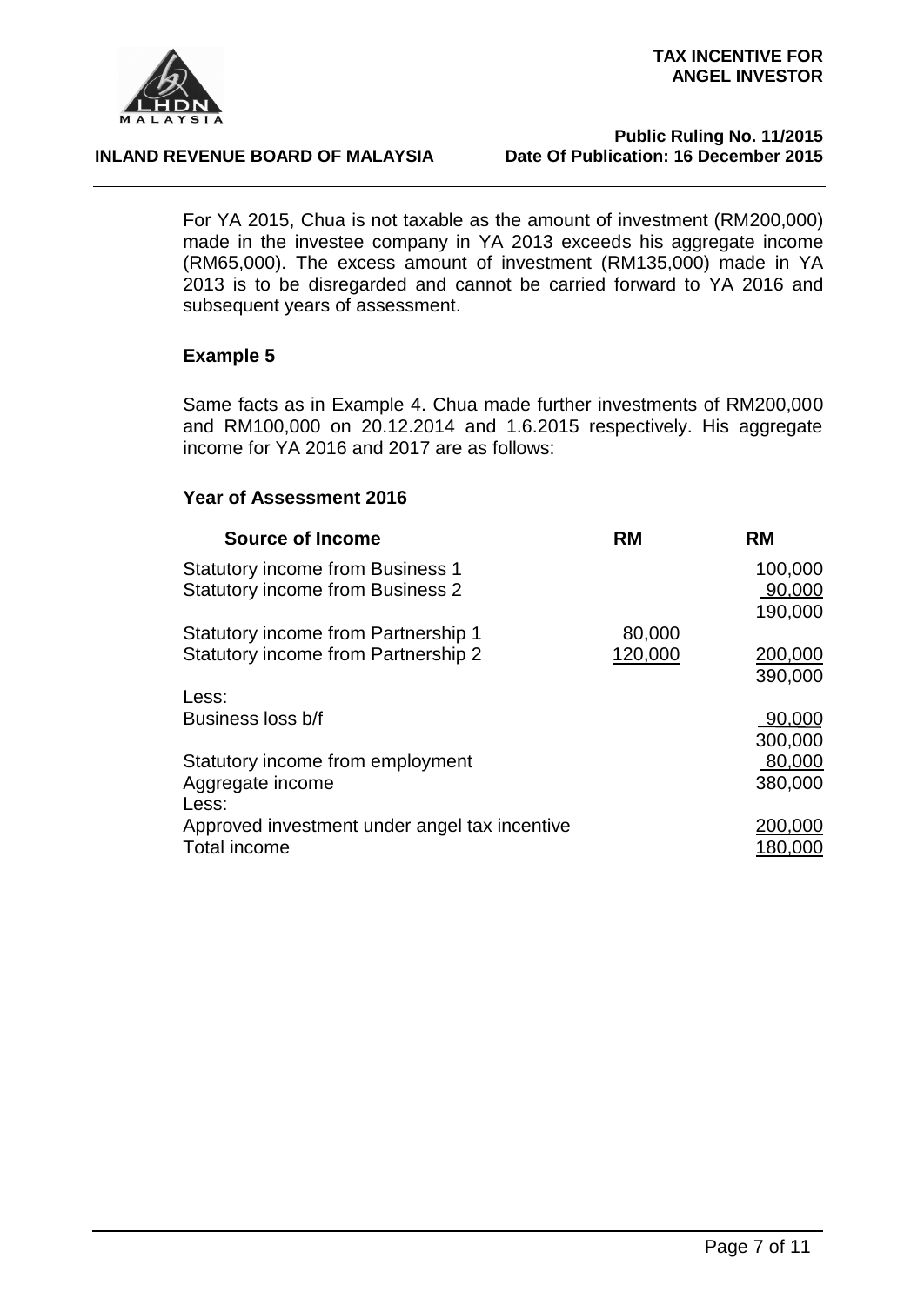

## **Year of Assessment 2017**

| <b>Source of Income</b>                                                            | RM     | <b>RM</b>                    |
|------------------------------------------------------------------------------------|--------|------------------------------|
| <b>Statutory income from Business 1</b><br><b>Statutory income from Business 2</b> |        | 150,000<br>90,000<br>240,000 |
| Statutory income from Partnership 1 (loss -<br>RM50,000)                           | Nil    |                              |
| <b>Statutory income from Partnership 2</b>                                         | 60,000 | 60,000<br>300,000            |
| Statutory income from employment<br>Aggregate income<br>Less:                      |        | 90,000<br>390,000            |
| Approved investment under angel tax incentive                                      |        | 100,000<br>290,000           |
| Less:<br>Current year partnership loss<br>Total income                             |        | 50,000<br>240.0              |

Chua's shareholding period and eligibility for a tax exemption is summarised as follows:

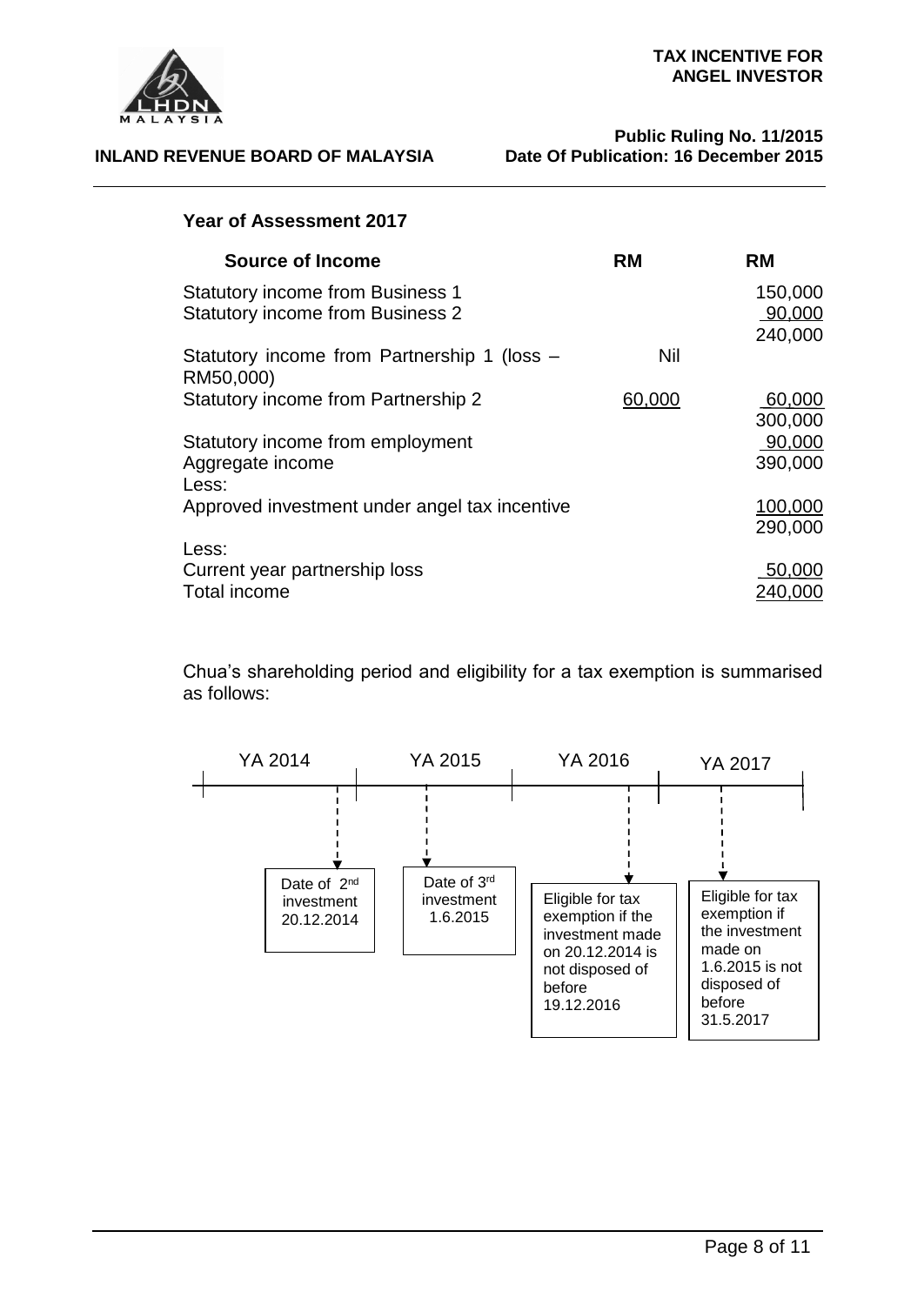

## **Public Ruling No. 11/2015 Date Of Publication: 16 December 2015**

## 8. **Filing of Income Tax Return Form**

An angel investor is required to comply with the relevant provisions of the ITA and submit the relevant income tax return form for each YA on or before the due date. The angel investor has to furnish his statement of accounts (where applicable) or any other information when required.

## 9. **Non-Application**

An individual investor who has made a claim for a deduction under the Income Tax (Deduction for Investment in a Venture Company) Rules 2005 [P.U.(A) 76/2005] is not eligible to claim a tax exemption as an angel investor under the Income Tax (Exemption) (No.3) Order 2014 [P.U.(A) 167/2014].

## 10. **Distinction Between a Venture Capitalist and an Angel Investor**

The distinct differences between a venture capitalist and an angel investor are as follows:

| <b>Particulars</b> | <b>Venture Capitalist</b>                                                                                                                                                                                                                                                                                               | <b>Angel Investor</b>                                                                                                                                                                                                                                                                                  |
|--------------------|-------------------------------------------------------------------------------------------------------------------------------------------------------------------------------------------------------------------------------------------------------------------------------------------------------------------------|--------------------------------------------------------------------------------------------------------------------------------------------------------------------------------------------------------------------------------------------------------------------------------------------------------|
| Type of Investor   | Resident individual who<br>$\bullet$<br>has a business income -<br>(individual<br>who<br>has<br>employment income<br>rental / interest / dividend<br>etc or its combination is<br>not eligible)<br>A company incorporated<br>$\bullet$<br>under the Companies Act<br>1965                                               | individual<br>Resident<br>$\bullet$<br>(company is not eligible)<br>Individual<br>who<br><b>is</b><br>$\bullet$<br>approved by the Minister<br>Finance<br>has<br>of l<br>and<br>income but not solely<br>business<br>from<br>source<br>(individual who has only<br>business income is not<br>eligible) |
| Form of Investment | Acquisition of ordinary<br>$\bullet$<br>shares<br>least 70%<br>At<br>of<br>its:<br>$\bullet$<br>invested funds in venture<br>company at the point of<br>first investment, or where<br>the investment is in the<br>form of seed capital at<br>least 50% of its invested<br>funds at the point of the<br>first investment | Acquisition of ordinary<br>$\bullet$<br>shares paid in full and in<br>cash (not in kind)<br>Not more than 30% of<br>$\bullet$<br>paid-up<br>total<br>share<br>capital (ordinary shares)<br>of the investee company                                                                                     |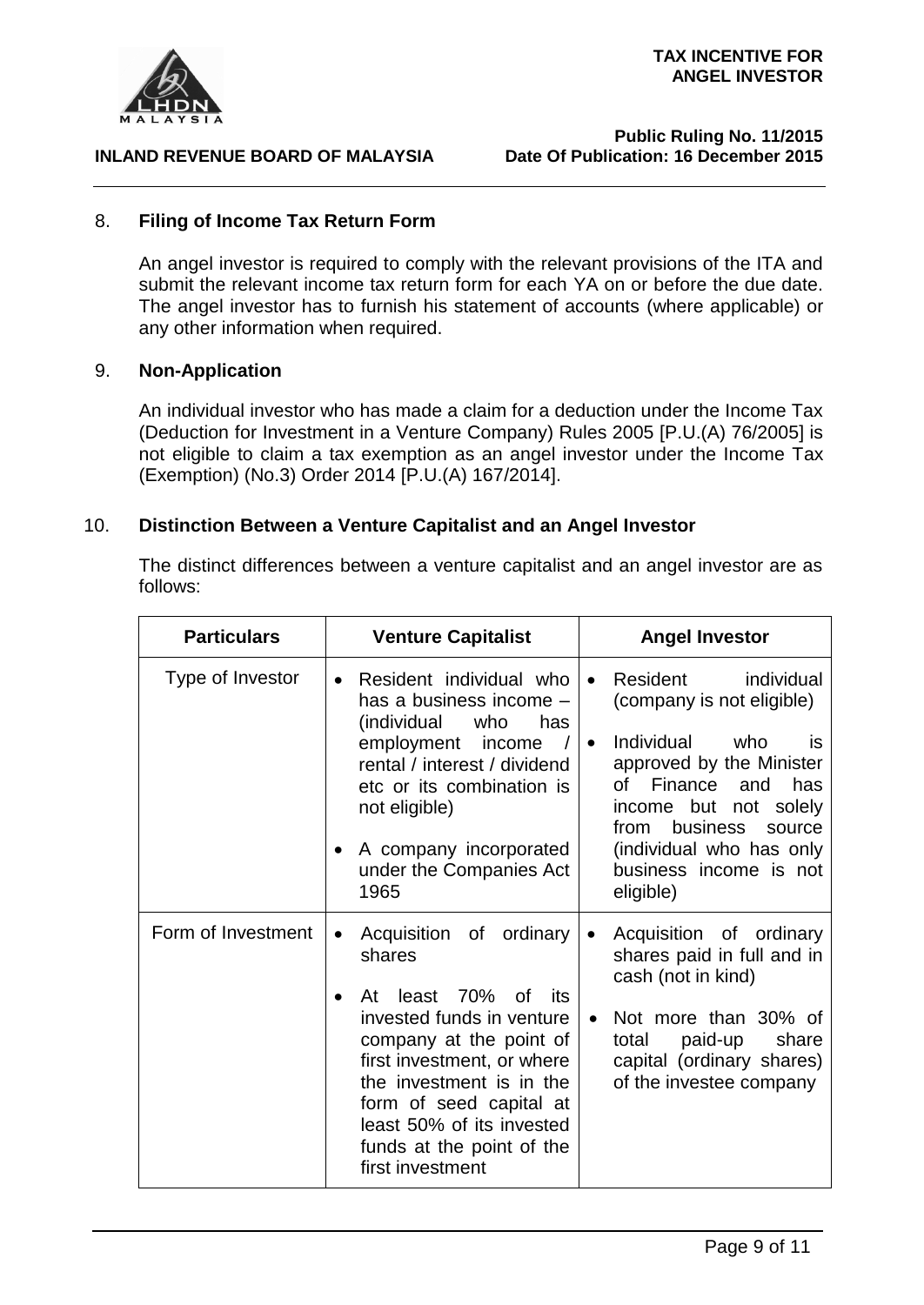

**Public Ruling No. 11/2015 Date Of Publication: 16 December 2015**

| <b>Particulars</b>                | <b>Venture Capitalist</b>                                                                                                                                                                                                                                                                                                                                                                                                                                                           | <b>Angel Investor</b>                                                                                                                                                                                                                                                                                                                               |  |
|-----------------------------------|-------------------------------------------------------------------------------------------------------------------------------------------------------------------------------------------------------------------------------------------------------------------------------------------------------------------------------------------------------------------------------------------------------------------------------------------------------------------------------------|-----------------------------------------------------------------------------------------------------------------------------------------------------------------------------------------------------------------------------------------------------------------------------------------------------------------------------------------------------|--|
| Date of Application               | From year of assessment<br>2003 onwards                                                                                                                                                                                                                                                                                                                                                                                                                                             | $\bullet$ 1.1.2013 to 31.12.2017                                                                                                                                                                                                                                                                                                                    |  |
| <b>Regulatory Body</b>            | <b>Securities Commission</b>                                                                                                                                                                                                                                                                                                                                                                                                                                                        | <b>MBAN</b> and Cradle Fund<br>Sdn Bhd                                                                                                                                                                                                                                                                                                              |  |
| Purpose of<br>investment          | Invests<br>in<br>venture<br>$\bullet$<br>company in the form of<br>seed capital, start-up or<br>early stage financing                                                                                                                                                                                                                                                                                                                                                               | Invests in an investee<br>$\bullet$<br>company in the form of<br>start-up.                                                                                                                                                                                                                                                                          |  |
| <b>Tax Incentive</b>              | Exemption of statutory<br>income from all sources<br>of income, other than<br>interest income arising<br>from savings or fixed<br>deposits and profits from<br>Syariah-based deposits<br>commencing<br>from<br>the<br>year of assessment the<br>venture capital company<br>commences business or<br>of<br>assessment<br>year<br>2008; or<br>Deduction of an amount<br>equivalent to the value of<br>investment made in the<br>basis period for a year of<br>assessment in a venture | Exemption of an amount<br>aggregate<br>income<br>οf<br>which is equivalent to the<br>amount of investment<br>made<br>in<br>investee<br>an<br>company for the basis<br>for<br>year<br>a<br>year<br>Οf<br>assessment. The amount<br>of tax exemption allowed<br>per annum is the amount<br>of investment made or<br>RM500,000, whichever is<br>lower. |  |
|                                   | company in arriving at its<br>adjusted income.                                                                                                                                                                                                                                                                                                                                                                                                                                      |                                                                                                                                                                                                                                                                                                                                                     |  |
| <b>Tax Treatment of</b><br>Losses | Loss from disposal of<br>shares<br>in<br>a<br>venture<br>company within exempt<br>period is carried forward<br>to post exempt period                                                                                                                                                                                                                                                                                                                                                | <b>Excess</b><br>οf<br>amount<br>investment<br>over<br>aggregate income will be<br>disregarded                                                                                                                                                                                                                                                      |  |